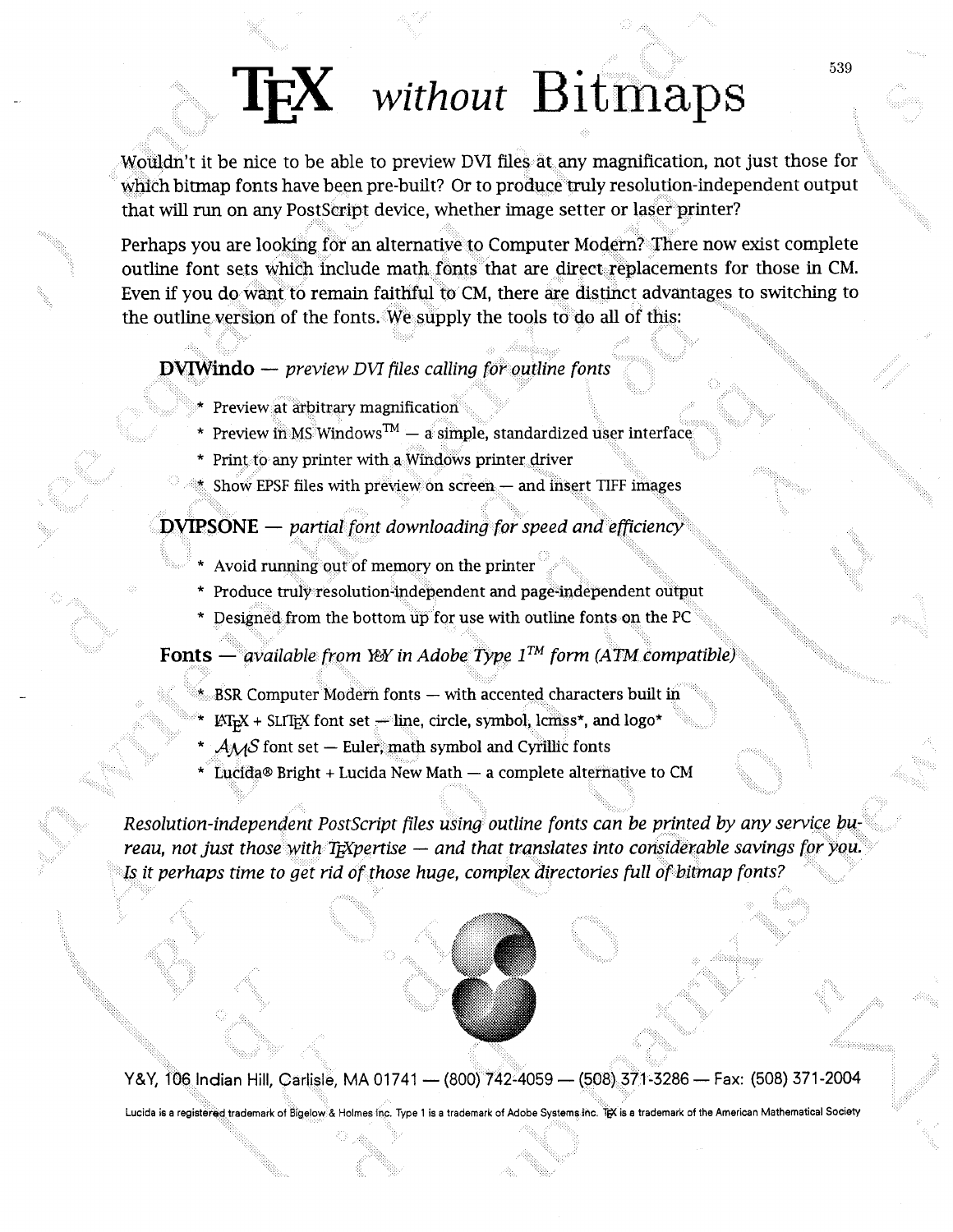## $AP$ -T $FX$  Fonts

#### T<sub>F</sub>X-compatible Bit-Mapped Fonts Identical to **Adobe PostScript Typefaces**

If you are hungry for new T<sub>F</sub>X fonts, here is a feast guaranteed to satisfy the biggest appetite! The AP-TFX fonts serve you a banquet of gourmet delights: 438 fonts covering 18 sizes of 35 styles, at a total price of \$200. The AP-T<sub>F</sub>X fonts consist of PK and TFM files which are exact T<sub>F</sub>X-compatible equivalents (including "hinted" pixels) to the popular PostScript name-brand fonts shown at the right. Since they are directly compatible with any standard T<sub>F</sub>X implementation (including kerning and ligatures), you don't have to be a T<sub>F</sub>X expert to install or use them.

When ordering, specify resolution of 300 dpi (for laser printers), 180 dpi (for 24-pin dot matrix printers), or 118 dpi (for previewers). Each set is on ten 360 KB  $5-1/4$ " PC floppy disks. The \$200 price applies to the first set you order; order additional sets at other resolutions for \$60 each. A 30-page user's guide fully explains how to install and use the fonts. Sizes included are  $5, 6, 7, 8, 9$ , 10, 11, 12, 14.4, 17.3, 20.7, and 24.9 points; headline styles (equivalent to Times Roman, Helvetica, and Palatino, all in bold) also include sizes 29.9, 35.8, 43.0, 51.6, 61.9, and 74.3 points.

> The Kinch Computer Company PUBLISHERS OF TURBOTEX 501 South Meadow Street Ithaca, New York 14850 Telephone (607) 273-0222 FAX (607) 273-0484

Helvetica, Palatino, Times, and New Century Schoolbook are trademarks of Allied Linotype Co. ITC Avant Garde, ITC Bookman, ITC Zapf Chancery, and ITC Zapf Dingbats are registered trademarks of International Typeface Corporation. PostScript is a registered trademark of Adobe Systems Incorporated. The owners of these trademarks and Adobe Systems, Inc. are not the authors, publishers, or licensors of the AP-TEX fonts. Kinch Computer Company is the sole author of the AP-TEX fonts, and has operated independently of the trademark owners and Adobe Systems, Inc. in publishing this software. Any reference in the AP-TEX font software or in this advertisement to these trademarks is solely for software compatibility or product comparison. LaserJet and DeskJet are trademarks of Hewlett-Packard Corporation. TFX is a trademark of the American Math Society. TurboTEX and AP-TEX are trademarks of Kinch Computer Company. Prices and specifications subject to change without notice. Revised October 9, 1990.

Avant Garde Boid **Avant Garde Bold Avant Garde Demitoid Avant Garde Demibold**  $Bookman$  $Bookman$  Light **Bookman** Demitold **Bookman** Demibold Courier Courier Oblique Courier Bold Courier Bold Helvetica Helvetica Oblique Helvetica Bold Helvetica Bold **Helvetica Narrow Helvetica Narrow Oblique Helvetica Narrow Bold** Helvetica Narrow Boldgue Schoolbook Roman Schoolbook New Century Schoolbook New Century **Schoolbook** New Century Palatino Roman Palatino lialic Palatino Bold  $\overline{Palatino}^{\text{Bold}}_{\text{halic}}$ Times Roman Times Halic Times Bold  $\overline{Times}_{\text{halic}}^{\text{Bold}}$ Zapf Chancery Medium  $Symbol \Delta \Phi \Gamma \vartheta \Lambda \Pi \Theta$ Zapf Dingbats  $\mathbb{R}$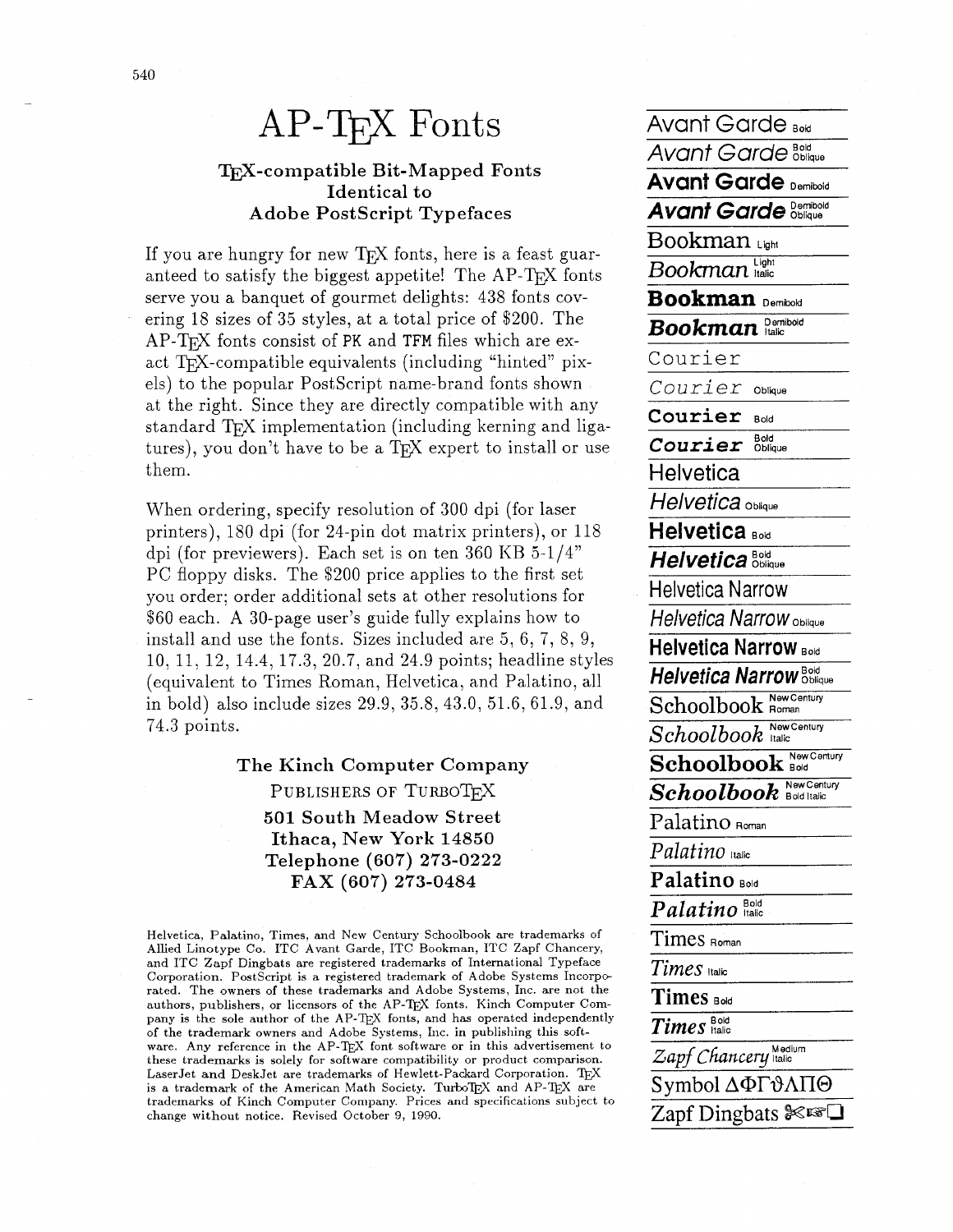

**THE MOST VERSATILE TEX ever**<br>published is breaking new<br>ground in the powerful and<br>convenient graphical environment of Microsoft Windows: Tur published is breaking new ground in the powerful and convenient graphical environment of Microsoft Windows: Tur boTEX Release 3.1E. TurboTEX runs on all the most popular operating systems (Windows, MS-DOS, OS/2, and UNLX) and provides the latest TEX 3.14 and METAFONT 2.7 standards and certifications: preloaded plain TEX, LATEX, AMS-TEX and AMS- $14T_{\rm E}X$ , previewers for PC's and Xservers, METAFONT, Computer Modern and IATEX fonts, and printer drivers for HP LaserJet and DeskJet, PostScript, and Epson LQ and FX dot-matrix printers.

**6 Best-selling Value:** TurboTEX sets the world standard for power and value among TEX implementations: one price buys a complete, commercially-hardened typesetting system. Computer magazine recommended it as "the version of TEX to have," *IEEE* Software called it "industrial strength," and thousands of satisfied users around the globe agree. TurboT<sub>E</sub>X gets you started quickly, installing itself automatically under MS-DOS or Microsoft Windows, and compiling itself automatically under UNIx. The 90-page User's Guide includes generous examples and a full index, and leads you step-by-step through installing and using TEX and METAFONT.

**6 Classic TEX for Windows.** Even if you have never used Windows on your PC, the speed and power of Turbo $T_{E}X$  will convince you of the benefits. While the TEX commandline options and *T<sub>E</sub>Xbook* interaction work the same, you also can control TEX using friendly icons, menus, and

dialog boxes. Windows protected mode frees you from MS-DOS limitations like DOS extenders, overlay swapping, and scarce memory: You can run long TEX formatting or printing jobs in the background while using other programs in the foreground.

**6 MS-DOS Power, Too: TurboTEX** still includes the plain MS-DOS programs. Virtual memory simulation provides the same sized TEX that runs on multi-megabyte mainframes, with capacity for large documents, complicated formats, and demanding macro packages.

**6** Source Code: The portable C source to TurboTEX consists of over 100,000 lines of generously commented TEX, TurboTEX, METAFONT, previewer, and printer driver source code, including: our WEB system in C; PASCHAL, our proprietary Pascalto-C translator; Windows interface; and preloading, virtual memory, and graphics code, all meeting C portability standards like ANSI and K&R.

**6** Availability & Requirements: TurboTFX executables for IBM PC's include the User's Guide and require 640K, hard disk, and MS-DOS 3.0 or later. Windows versions run on Microsoft Windows 3.0 or 3.1. Order source code (includes Programmer's Guide) for other machines. On the PC, source compiles with Microsoft C, Watcom C 8.0, or Borland C++ 2.0; other operating systems need a 32 bit C compiler supporting UNIX standard I/O. Specify 5-1/4" or 3-1/2" PC-format floppy disks.

 $\blacksquare$  Upgrade at Low Cost. If you have TurboTEX Release 3.0, upgrade to the latest version for just \$40 (ex-

ecutables) or \$80 (including source). Or, get either applicable upgrade free when you buy the AP-TEX fonts (see facing page) for \$200!

No-risk trial offer: Examine the documentation and run the PC Tur boTEX for 10 days. If you are not satisfied, return it for a 100% refund or credit. (Offer applies to PC executables only.)

**<sup>1</sup>** Free Buyer's Guide: Ask for the free, 70-page Buyer's Guide for details on  $TurboT_FX$  and dozens of  $T_FX$ related products: previewers, TFX-to-FAX and TEX-to-Ventura/Pagemaker translators, optional fonts, graphics editors, public domain TEX accessory software, books and reports.

#### Ordering TurboTFX

Ordering TurboT $EX$  is easy and delivery is fast, by phone, FAX, or mail. Terms: Check with order (free media and ground shipping in US), VISA, Mastercard (free media, shipping extra); Net 30 to well-rated firms and public agencies (shipping and media extra). Discounts available for quantities or resale. International orders gladly expedited via Air or Express Mail.

The Kinch Computer Company PUBLISHERS OF TURBOTEX **501** South Meadow Street Ithaca, New York **14850** USA Telephone **(607) 273-0222**  FAX **(607) 273-0484**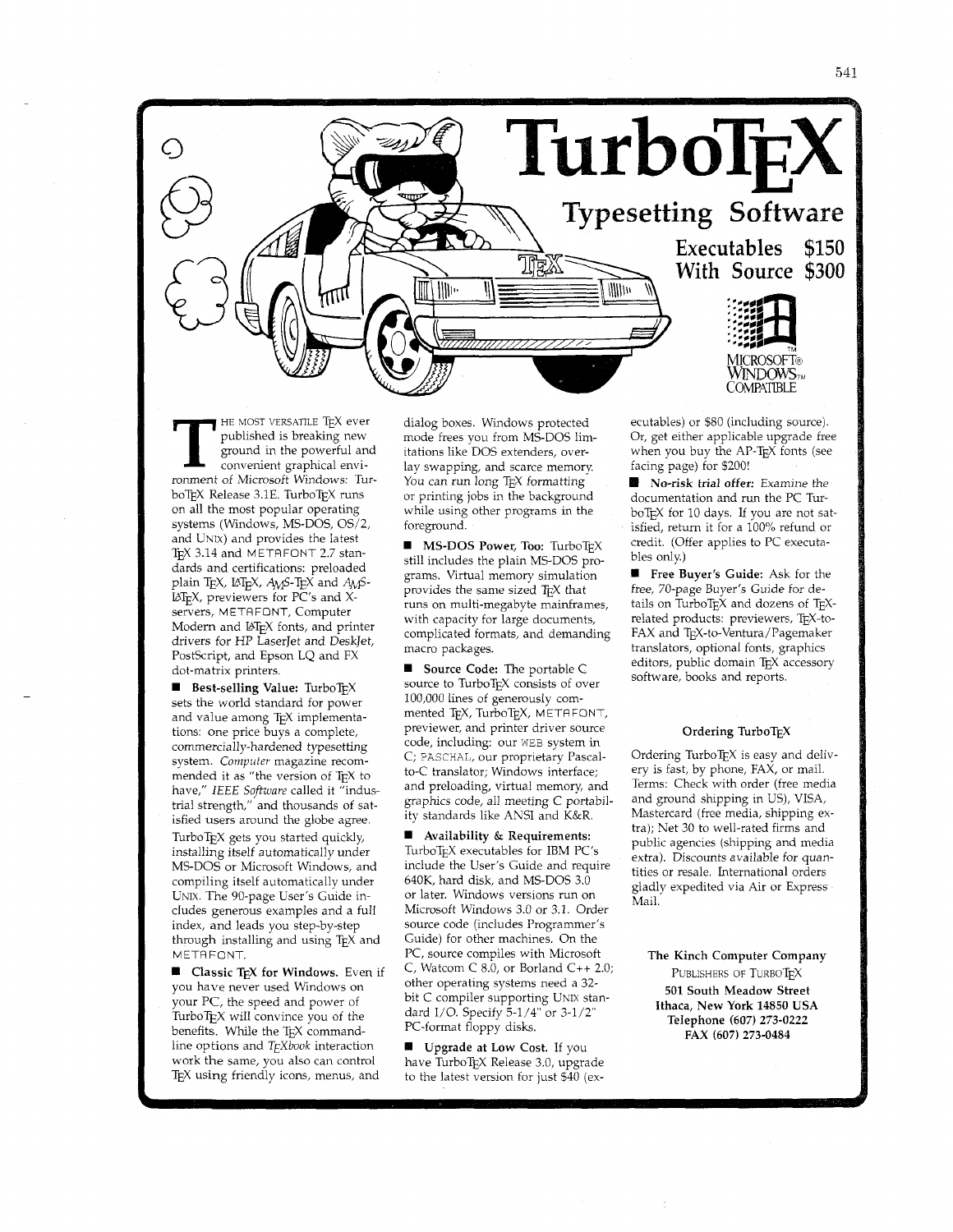# The solution is ETP.

 $\infty$ 

 $^{\prime}$ 4-1-87

 $\langle I_P \rangle dt$ 

 $^{\prime\prime}D$  $\bm{v}$ 

 $\overline{m}$ 

 $Q_{\rm IPR}$ 

 $\overrightarrow{P_{m}}$ 

 $\equiv$  ETP

 $\vert T \vert$ 

ETP Services offers solutions to the problems facing the publishers of technical books and journals, with a complete array of composition-related services.

#### **Electronic Technical Publishing Services Company**

<sup>2906</sup>N.E. Glisan Street Portland, Oregon 97232 503-234-5522 FAX: 503-234-5604 mimi@etp.com

 $\wedge \mathcal{I}$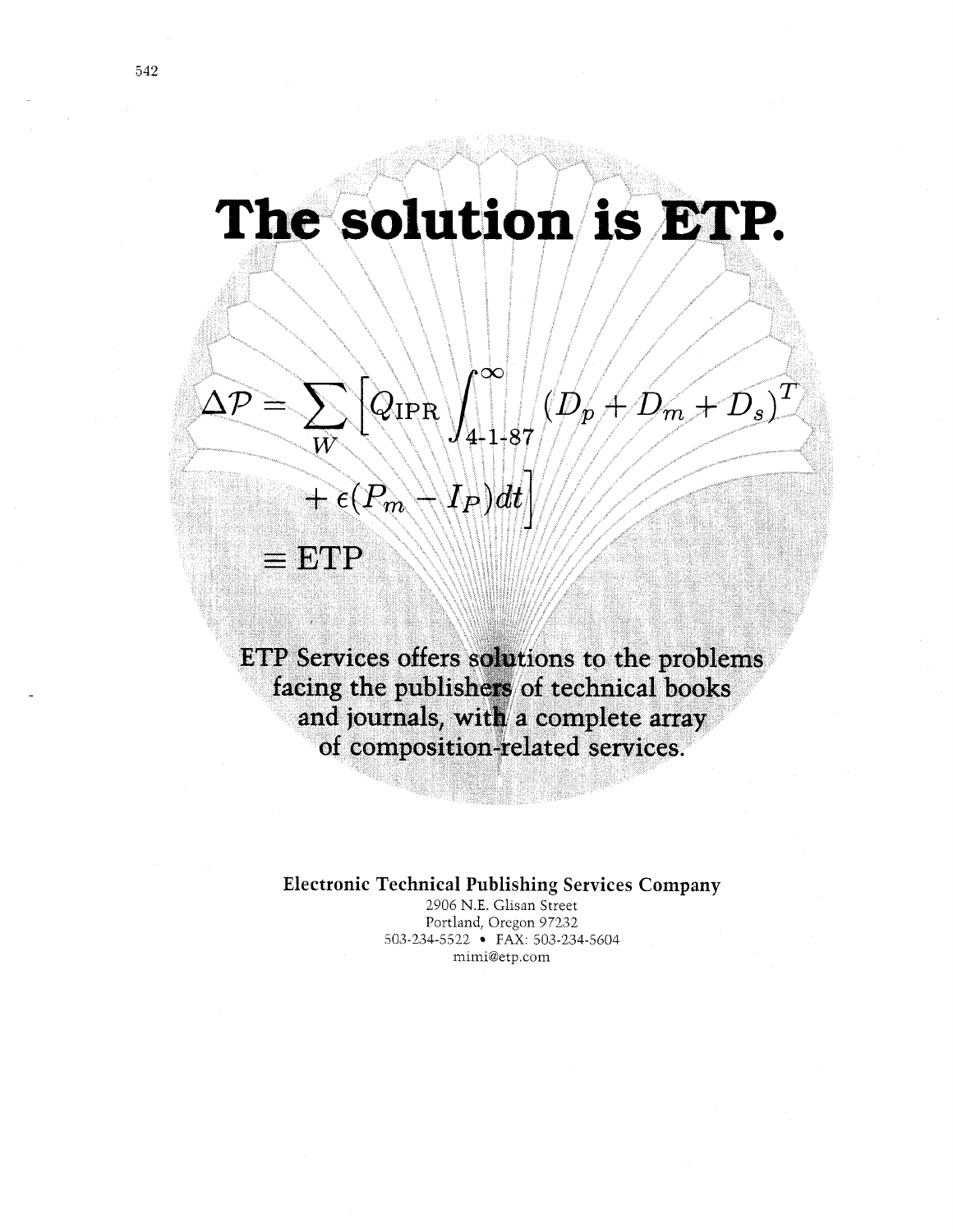## **TEX Publishing Services**

#### **From the Basic:**

The American Mathematical Society offers you two basic, low cost TEX publishing services.

- You provide a DVI file and we will produce typeset pages using an Autologic APS Micro-5 phototypesetter. *\$5* per page for the first 100 pages; 52.50 per page for additional pages.
- You provide a PostScript output file and we will provide typeset pages using an Agfa/ Compugraphic 9600 imagesetter. \$7 per page for the first 100 pages; \$3.50 per page for additional pages.

There is a \$30 minimum charge for either service. Quick turnaround is also provided... a manuscript up to 500 pages can be back in your hands in one week or less.

#### **To the Complex:**

As a full-service T<sub>E</sub>X publisher, you can look to the American Mathematical Society as a single source for any or all your publishing needs.

| Macro-Writing   | T <sub>E</sub> X Problem Solving | Non-CM Fonts         | Keyboarding  |
|-----------------|----------------------------------|----------------------|--------------|
| Art and Pasteup | Camera Work                      | Printing and Binding | Distribution |

For more information or to schedule a job, please contact Regina Girouard, American Mathematical Society, P. O. Box 6248, Providence, RI 02940, or call 401-455-4060.

### A Complete T<sub>F</sub>X Solution From ArborText!



ARBORTEXT INC

#### **We did the work so you don't have to! Ready to use, fully documented and supported T<sub>EX</sub> package**

### **ArborText's TEX Full System Includes:**

- 
- 
- 
- 
- T<sub>F</sub>X,  $\mu$ T<sub>F</sub>X and Macro Packages Built-In Support for Virtual Fonts
- Screen Previewer **Complete Comprehensive Installation Manuals**
- DVILASERPS or DVILASER/HP 90 days of Free Quality Technical Support
- TEX User Manual of your choice 10 Years of TEX Product Development

**Available For:** Sun-4 (SPARC), IBM RS/6000, DECRISC-Ultrix, HP 9000, and IBM PC's

1000 Victors Way **A** Suite 400 **A** Ann Arbor, MI 48 I08 A (313) 996-3566 A FAX (3 13) 996-3573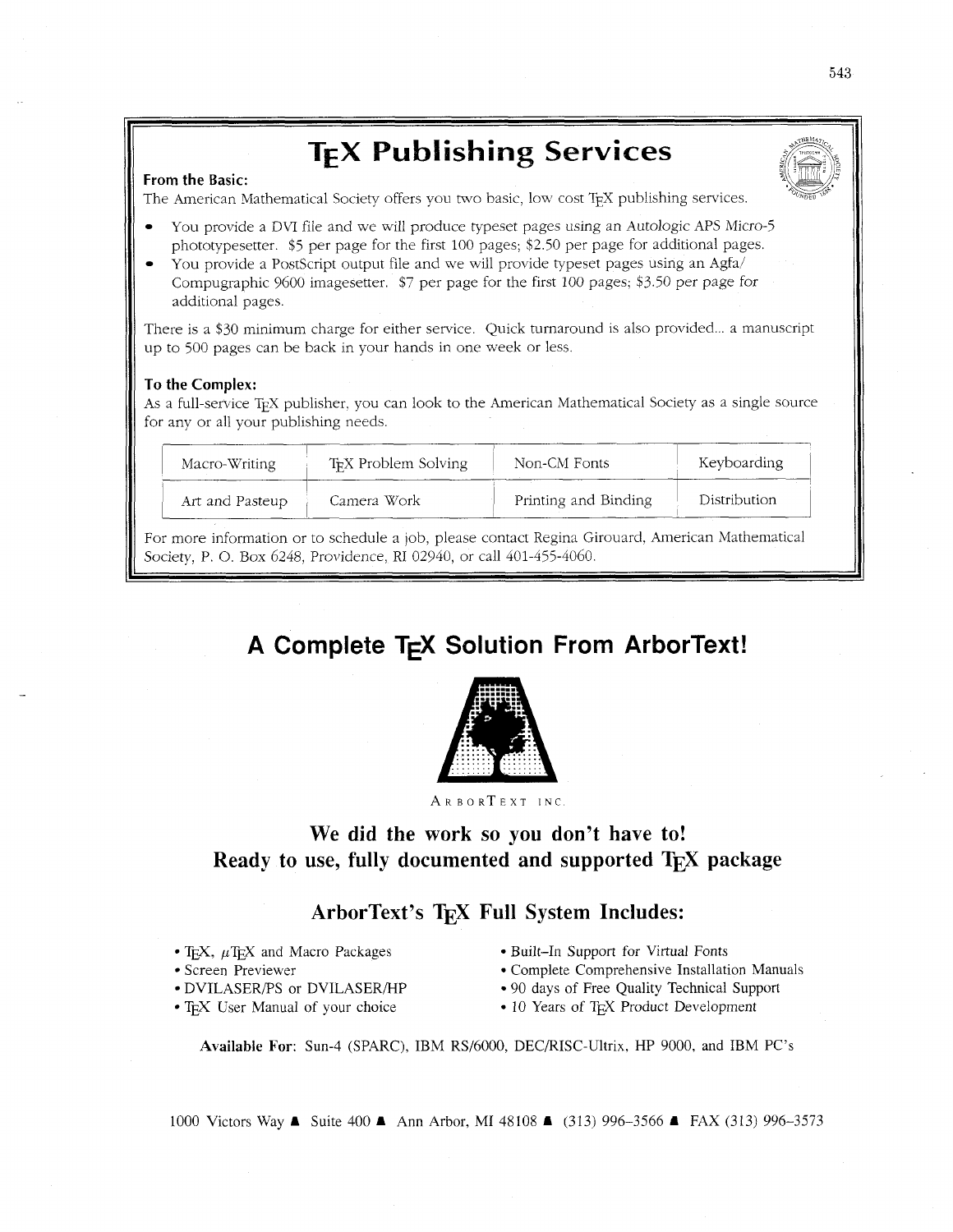## **TEX CONSULTING & PRODUCTION SERVICES**

#### **North America**

#### **Abraharns, Paul**

214 River Road, Deerfield, MA 01342; (413) 774-5500

Development of TEX macros and macro packages. Short courses in TFX. Editing assistance for authors of technical articles, particularly those whose native language is not English My background includes programming, computer science, mathematics, and authorship of  $TEX$  for the Impatient.

#### **American Mathematical Society**

F! 0. Box 6248, Providence, **RI** 02940; (401) 455-4060

Typesetting from DVI files on an Autologic APS Micro-5 or an Agfa Compugraphic 9600 (PostScript). Times Roman and Computer Modern fonts. Composition ,services for mathematical and technical books and journal production.

#### **Anagnostopoulos, Paul C.**

433 Rutland Street, Carlisle, MA 01741; (508) 371-2316

Composition and typesetting of high-quality books and technical documents. Production using Computer Modern or any available PostScript fonts. Assistance with book design. I am a computer consultant with a Computer Science education.

#### **ArborText, Inc.**

1000 Victors Way, Suite 400, Ann Arbor, **MI** 48108; (313) 996-3566

T<sub>F</sub>X installation and applications support. T<sub>E</sub>X-related software products.

#### **Archetype Publishing, Inc., Lori McWilliam Pickert**

P. 0. Box 6567, Champaign, IL 61821; (217) 359-8178

Experienced in producing and editing technical journals with TFX; complete book production from manuscript to camera-ready copy; TEX macro writing including complete macro packages; consulting.

#### **The Bartlett Press, Inc., Frederick H. Bartlett**

Harrison Towers, **6E** 575 Easton Avenue, Somerset, NJ 08873; (201) 745-9412

Vast experience: 100+ macro packages, over 30,000 pages published with our macros; over a decade's experience in all facets of publishing, both  $T_{F}X$  and non-QX; all services from copyediting and design to final mechanicals.

#### **Cowan, Dr. Ray E**

141 Del Medio Ave. #134, Mountain View, CA 94040; (415) 949-4911

Ten Years of T<sub>F</sub>X and Related Software Consulting, Books, Documentation, Journals, and Newsletters. TFX & IATEX macropackages, graphics; PostScript language applications; device drivers; fonts; systems.

#### **Electronic Technical Publishing Services Co.**

2906 Northeast Glisan Street, Portland, Oregon 97232-3295;

(503) 234-5522; FAX: (503) 234-5604

Total concept services include editorial, design, illustration, project management, composition and prepress. Our years of experience with TFX and other electronic tools have brought us the expertise to work effectively with publishers, editors, and authors. ETP supports the efforts of the TEX Users Group and the world-wide TEX community in the advancement of superior technical communications.

#### **NAR Associates**

817 Holly Drive E. Rt. 10, Annapolis, MD 21401; (410) 757-5724

Extensive long term experience in TFX book publishing with major publishers, working with authors or publishers to turn electronic copy into attractive books. We offer complete free lance production services, including design, copy editing, art sizing and layout, typesetting and repro production. We specialize in engineering, science, computers, computer graphics, aviation and medicine.

#### **Ogawa, Arthur**

1101 San Antonio Road, Suite 413, Mountain View, CA 94043-1002; (415) 691-1126;

**ogawa(0applelink.apple.com.** 

Specialist in fine typography,  $IATEX$  book production systems, database publishing, and SGML. Programming services in TFX, WX, PostScript, SGML, DTDs, and general applications. Instruction in QX, I<sup>A</sup>T<sub>F</sub>X, and SGML. Custom fonts.

#### **Pronk&Associates Inc.**

1129 Leslie Street, Don Mills, Ontario, Canada M3C 2K5;

(416) 441-3760; Fax: (416) 441-9991

Complete design and production service. One, two and four-color books. Combine text, art and photography, then output directly to imposed film. Servicing the publishing community for ten years.

#### **Quixote Digital Typography, Don Hosek**

349 Springfield, #24, Claremont, CA 91711; (714) 621-1291

Complete line of TEX, IATEX, and METAFONT services including custom IATEX style files, complete book production from manuscript to camera-ready copy; custom font and logo design; installation of customized T<sub>E</sub>X environments; phone consulting service; database applications and more. Call for a free estimate.

#### **Richert, Norman**

1614 Loch Lake Drive, El Lago, TX 77586; (713) 326-2583

T<sub>E</sub>X macro consulting.

#### **TEXnology, Inc., Amy Hendrickson**

57 Longwood Ave., Brookline, MA 02146; (617) 738-8029

 $TeX$  macro writing (author of Macro $TEX$ ); custom macros to meet publisher's or designer's specifications; instruction.

#### **Type 2000**

16 Madrona Avenue, Mill Valley, CA 94941;

(415) 388-8873; FAX (415) 388-8865

\$2.50 per page for 2000 DPI TFX camera ready output! We have a three year history of providing high quality and fast turnaround to dozens of publishers, journals, authors and consultants who use T<sub>E</sub>X. Computer Modern, Bitstream and METAFONT fonts available. We accept DVI files only and output on RC paper. \$2.25 per page for 100+ pages, \$2.00 per page for 500+ pages.

#### **Outside North America**

#### **TypoTFX Ltd.**

Electronical Publishing, Battyány u. 14. Budapest, Hungary H-1015; (036) 11152 337

Editing and typesetting technical journals and books with TEX from manuscript to camera ready copy. Macro writing, font designing, TEX consulting and teaching.

**Information about these services can be obtained from:**  TEX **Users Group P. 0. Box** <sup>869</sup> **Santa Barbara, CA** 93102 (805) 899-4673